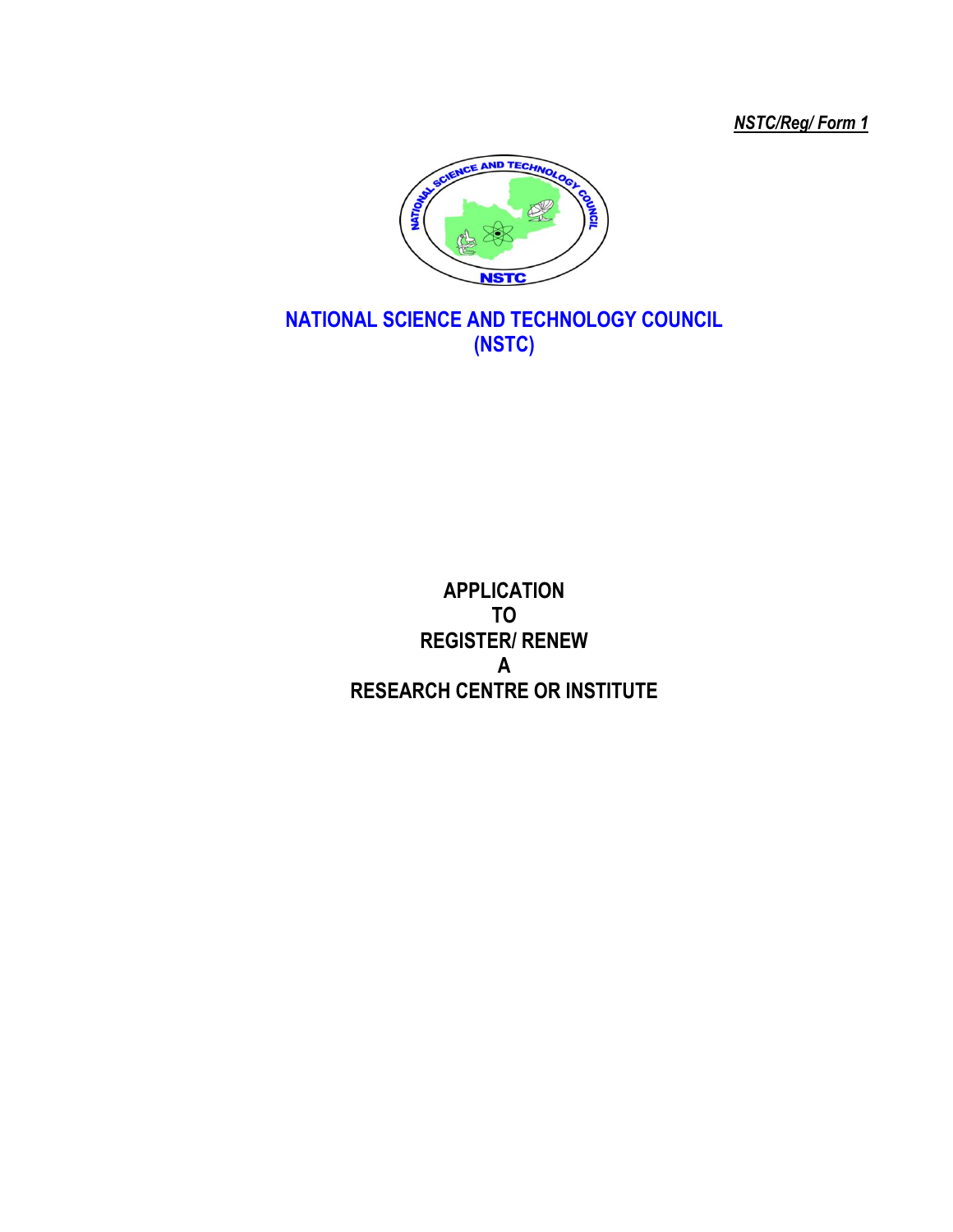| To: | <b>The Executive Secretary</b><br><b>National Science and Technology Council</b><br><b>Curriculum Development Centre Building</b><br>Haile Selassie Road, Longacres<br>P. O. Box 51309<br><b>LUSAKA</b> |                                                                                                                                                                                                                                              |  |  |  |  |
|-----|---------------------------------------------------------------------------------------------------------------------------------------------------------------------------------------------------------|----------------------------------------------------------------------------------------------------------------------------------------------------------------------------------------------------------------------------------------------|--|--|--|--|
| 1.  | <b>General Information</b>                                                                                                                                                                              |                                                                                                                                                                                                                                              |  |  |  |  |
|     | (a)                                                                                                                                                                                                     |                                                                                                                                                                                                                                              |  |  |  |  |
|     |                                                                                                                                                                                                         |                                                                                                                                                                                                                                              |  |  |  |  |
|     | (b)                                                                                                                                                                                                     | <u> 1989 - Jan James James Barnett, amerikan basar personal (h. 1989).</u><br>When established                                                                                                                                               |  |  |  |  |
|     | (c)                                                                                                                                                                                                     | Type (indicate whether GRZ, Parastatal, Private, Trust, etc) ___________________                                                                                                                                                             |  |  |  |  |
|     | (d)                                                                                                                                                                                                     | Principal Place of Business <b>contained a container and principal Place of Business</b>                                                                                                                                                     |  |  |  |  |
|     |                                                                                                                                                                                                         |                                                                                                                                                                                                                                              |  |  |  |  |
|     | (e)                                                                                                                                                                                                     |                                                                                                                                                                                                                                              |  |  |  |  |
|     |                                                                                                                                                                                                         |                                                                                                                                                                                                                                              |  |  |  |  |
|     |                                                                                                                                                                                                         | Telephone<br><u> 1980 - Johann Barn, margaret eta biztanleria (h. 1980).</u>                                                                                                                                                                 |  |  |  |  |
|     |                                                                                                                                                                                                         | Fax<br>the control of the control of the control of the control of the control of the control of                                                                                                                                             |  |  |  |  |
|     |                                                                                                                                                                                                         | E-mail                                                                                                                                                                                                                                       |  |  |  |  |
|     | (f)                                                                                                                                                                                                     | Institutional and Legal framework (including governing Acts of Parliament and Affiliations)                                                                                                                                                  |  |  |  |  |
|     |                                                                                                                                                                                                         | that determine research policy of the institute/centre:                                                                                                                                                                                      |  |  |  |  |
|     |                                                                                                                                                                                                         | (i)                                                                                                                                                                                                                                          |  |  |  |  |
|     |                                                                                                                                                                                                         | Institutional <b>Executive Contract Contract Contract Contract Contract Contract Contract Contract Contract Contract Contract Contract Contract Contract Contract Contract Contract Contract Contract Contract Contract Contract</b><br>(ii) |  |  |  |  |
|     |                                                                                                                                                                                                         |                                                                                                                                                                                                                                              |  |  |  |  |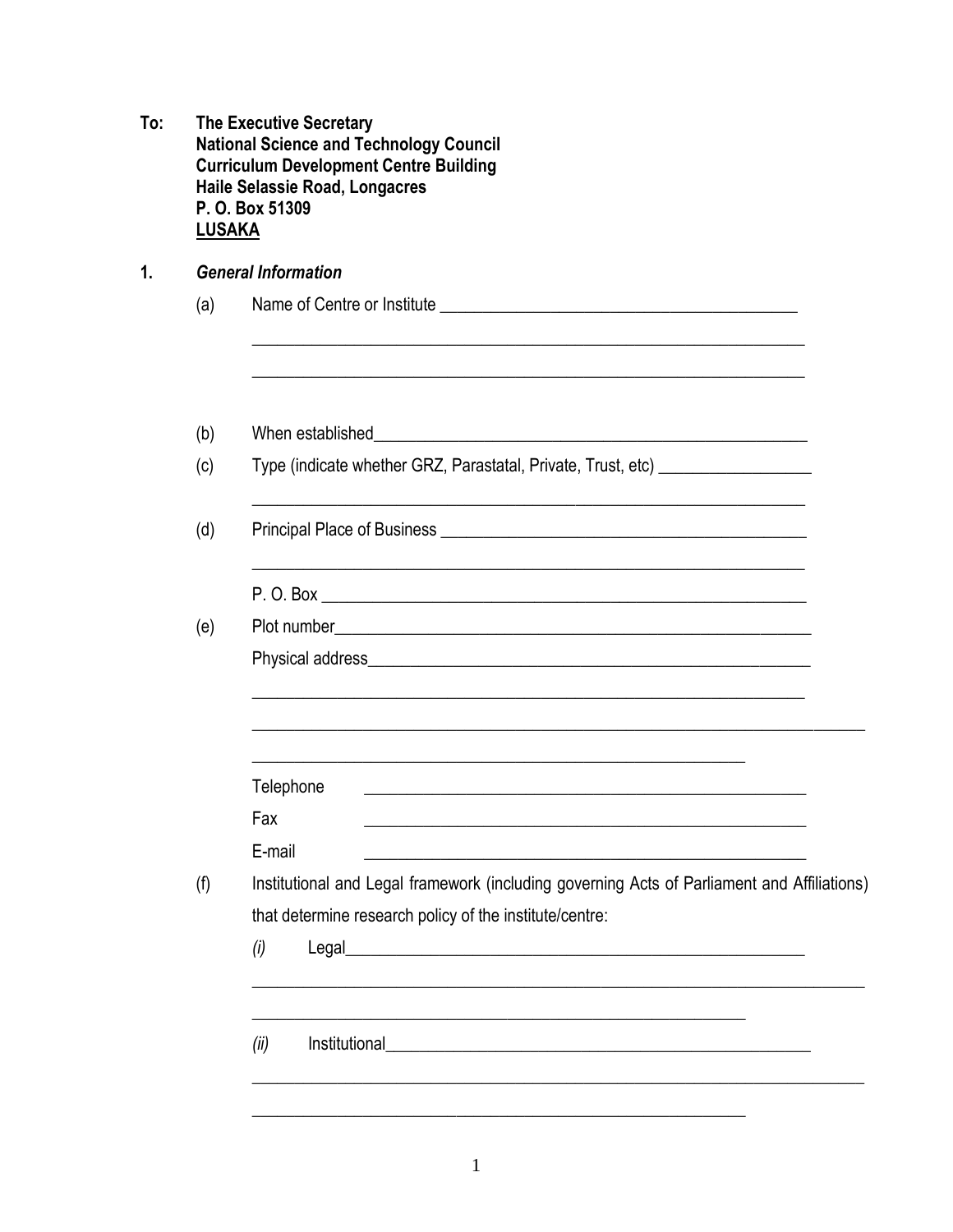## **Staff and Expertise**  $2.$

 $3.$ 

| (b) | Names and qualifications of research and development staff:                             |  |  |  |  |
|-----|-----------------------------------------------------------------------------------------|--|--|--|--|
|     | i.                                                                                      |  |  |  |  |
|     | ii.                                                                                     |  |  |  |  |
|     | iii.                                                                                    |  |  |  |  |
|     | iv.                                                                                     |  |  |  |  |
|     | v.                                                                                      |  |  |  |  |
|     | vi.                                                                                     |  |  |  |  |
|     | vii.                                                                                    |  |  |  |  |
|     | viii.                                                                                   |  |  |  |  |
|     | ix.                                                                                     |  |  |  |  |
|     | Χ.                                                                                      |  |  |  |  |
|     |                                                                                         |  |  |  |  |
| (a) | <b>Research and Development</b><br>Area(s) of research and development (in of priority) |  |  |  |  |
|     | i.                                                                                      |  |  |  |  |
|     | ii.                                                                                     |  |  |  |  |
|     | iii.                                                                                    |  |  |  |  |
|     | iv.                                                                                     |  |  |  |  |
|     | ٧.                                                                                      |  |  |  |  |
|     | vi.                                                                                     |  |  |  |  |
|     | (If in excess, please use separate sheet and attach)                                    |  |  |  |  |
|     | Research and development resource support (GRZ, Donors, etc.)                           |  |  |  |  |
| (b) | i.                                                                                      |  |  |  |  |
|     | ii.                                                                                     |  |  |  |  |
|     | iii.                                                                                    |  |  |  |  |
|     | iv.                                                                                     |  |  |  |  |

(If in excess, please use separate sheet and attach)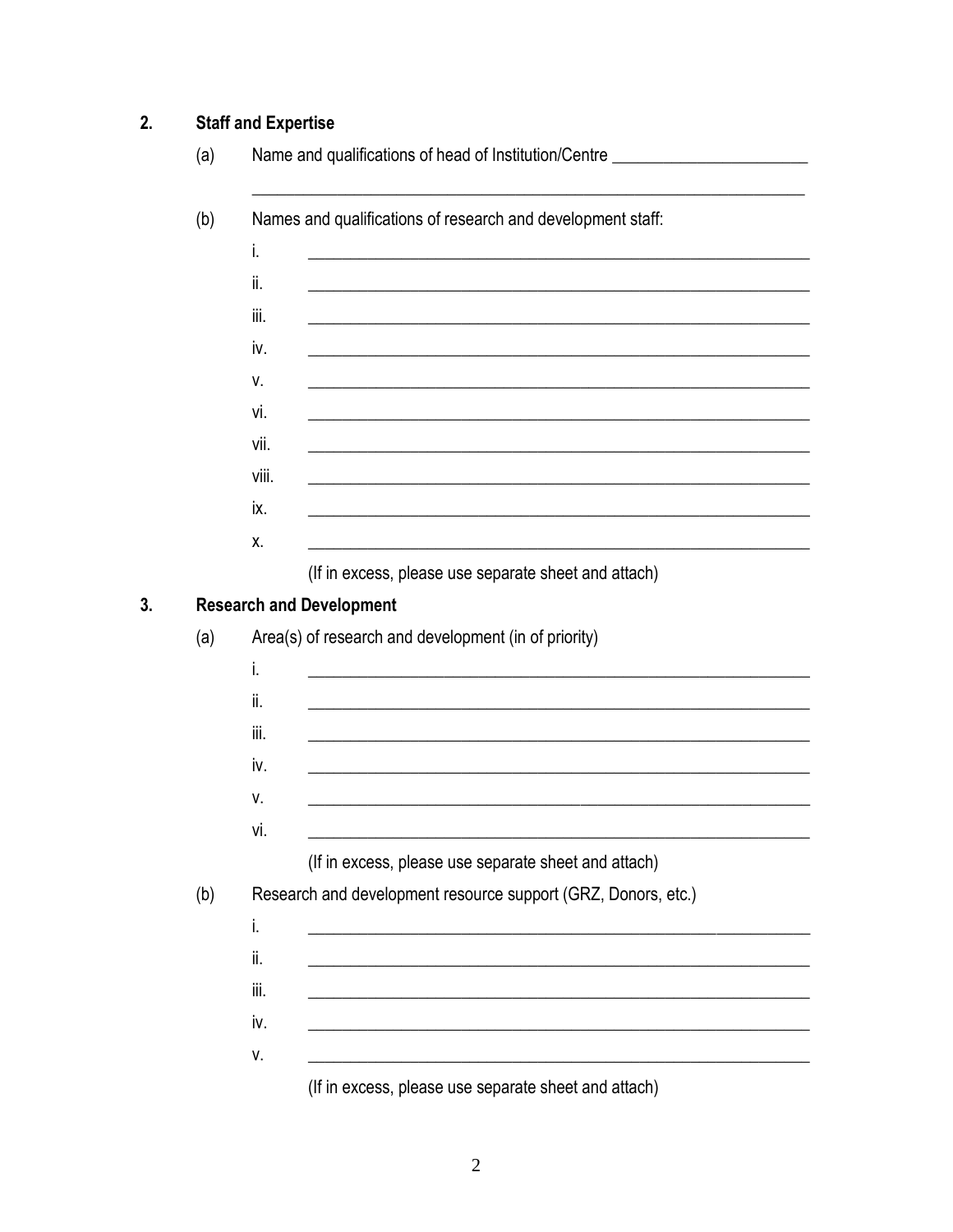|      | Research finding or technology development under license or patent: |
|------|---------------------------------------------------------------------|
| İ.   |                                                                     |
| ii.  |                                                                     |
| iii. |                                                                     |
| iv.  |                                                                     |
| ۷.   |                                                                     |
| vi.  |                                                                     |
|      |                                                                     |

(If in excess, please use separate sheet and attach)

## **4. Research Infrastructure**

| Equipment | Quantity | <b>Status</b> |
|-----------|----------|---------------|
|           |          |               |
|           |          |               |
|           |          |               |
|           |          |               |
|           |          |               |
|           |          |               |
|           |          |               |
|           |          |               |
|           |          |               |
|           |          |               |
|           |          |               |
|           |          |               |
|           |          |               |
|           |          |               |
|           |          |               |
|           |          |               |
|           |          |               |
|           |          |               |
|           |          |               |
|           |          |               |

(If in excess of the space provided, please indicate on separate sheet and attach)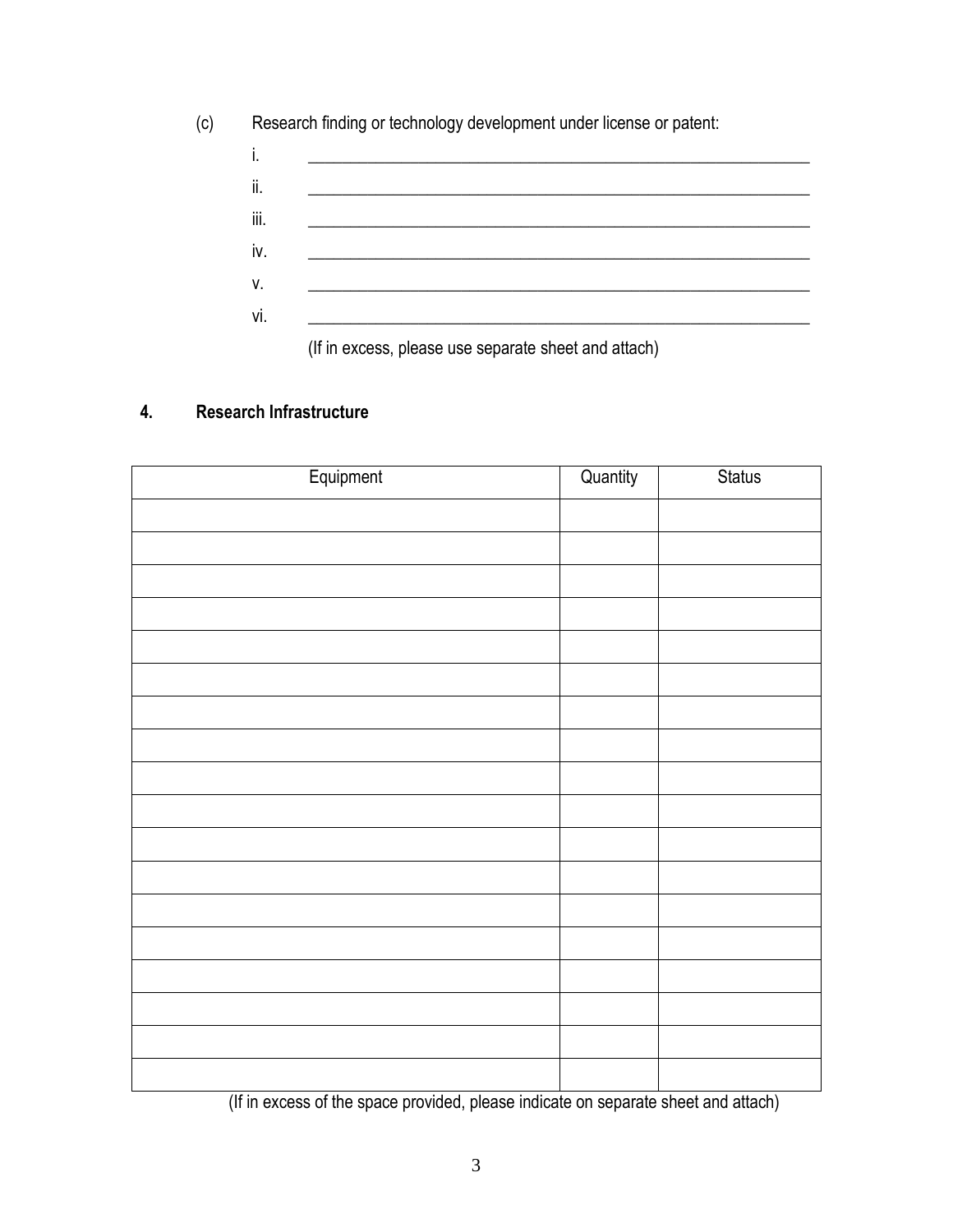Field Station/subsidiary laboratories and equipment

| Name And Address Of                              | Type of Equipment | Quantity | <b>Status</b> |
|--------------------------------------------------|-------------------|----------|---------------|
| <b>Field Station Or Subsidiary</b><br>Laboratory |                   |          |               |
|                                                  |                   |          |               |
|                                                  |                   |          |               |
|                                                  |                   |          |               |
|                                                  |                   |          |               |
|                                                  |                   |          |               |
|                                                  |                   |          |               |
| .                                                |                   |          |               |
| .                                                |                   |          |               |
|                                                  |                   |          |               |
| .                                                |                   |          |               |
|                                                  |                   |          |               |
|                                                  |                   |          |               |
| 2.0.                                             |                   |          |               |
| .                                                |                   |          |               |
|                                                  |                   |          |               |
| .                                                |                   |          |               |
| .                                                |                   |          |               |
|                                                  |                   |          |               |
|                                                  |                   |          |               |
|                                                  |                   |          |               |
|                                                  |                   |          |               |
|                                                  |                   |          |               |
|                                                  |                   |          |               |
|                                                  |                   |          |               |
|                                                  |                   |          |               |

(If in excess of the space provided, please indicate on separate sheet and attach)